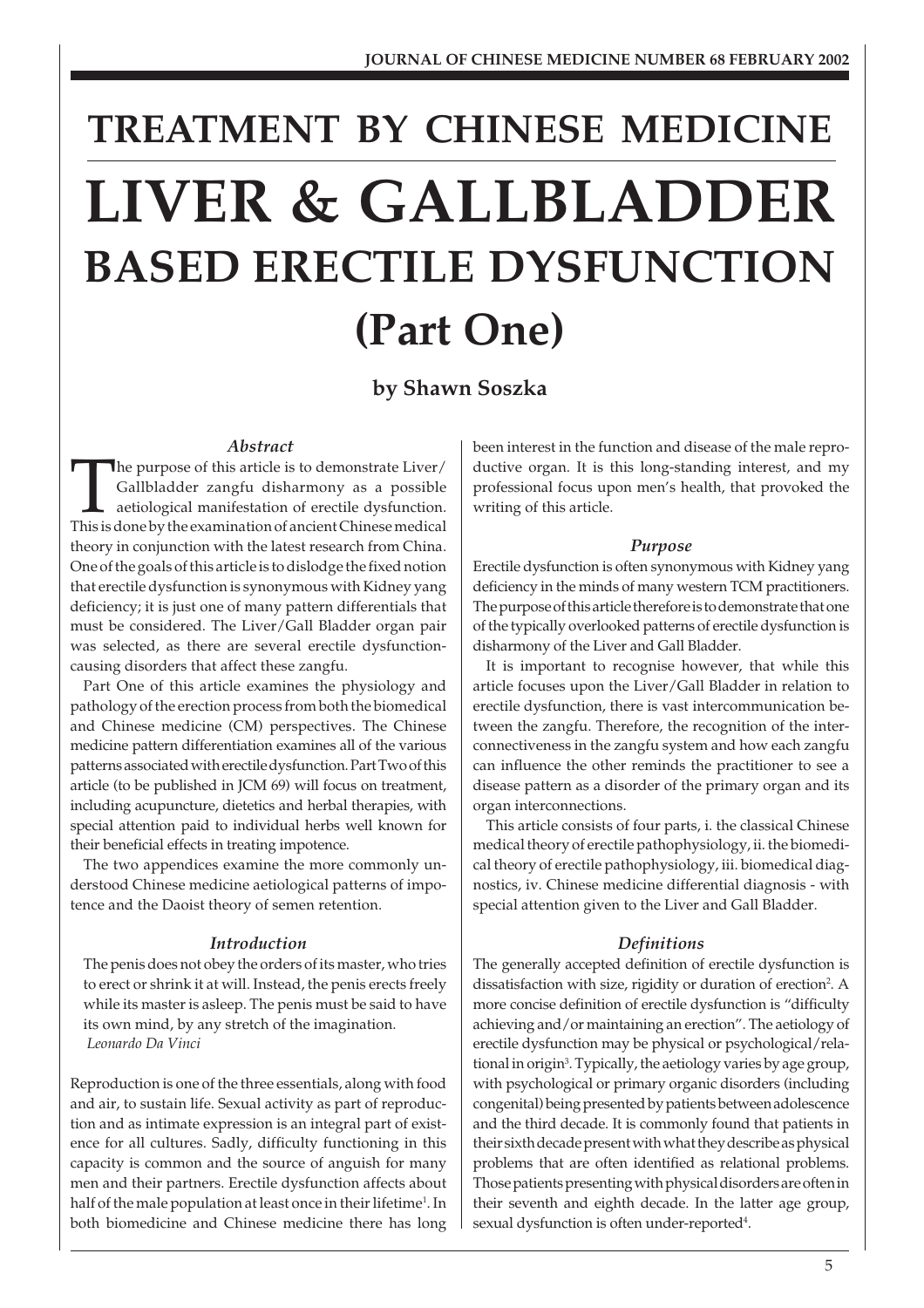# *Statistics*

According to the Massachusetts Male Ageing Study, minimal, moderate and complete erectile dysfunction occurred in more than 50% of men between the ages of 40 and 70. As men age, the incidence of impotence can increase dramatically - as much as threefold between the ages of 40 to 70 years. Additional causes include heart disease, hypertension, diabetes, adverse drug effects, and emotional components (especially anger, depression, and aggressive personality).

# *Chinese medical theory of erectile pathophysiology*

The diagnosis and treatment of erectile dysfunction requires a detailed understanding of the zangfu involved, which include the Heart, Spleen, Liver and Kidney. Each of these organs is involved in the erection process either directly or indirectly. This section focuses upon the function of, and interaction between, the zangfu in relation to the erection process. It is important to understand the pathophysiology of erectile dysfunction from the Chinese medical perspective, especially as the treatment of impotence using Chinese medicine appears to be more effective than western medical therapies.

# *Pathophysiology of the zangfu*

#### *Liver*

The Liver as governor of the penis can be explained by the theory of "zong jin" which essentially means "meeting of the ancestral, or one hundred, sinews". While these terms are interchangeable, the translation "ancestral sinew" gives a more complete understanding, as there are two meanings in its name. First, since the Liver is the ruler of the tendons and sinews, the penis is thought of as a point of sinew convergence. The ancient scholars referred to this large gathering of sinews as "ancestral" emphasising its importance and the immensity of the number of sinews that come to together to make up the penis. The term "ancestral sinew" also reflects the obvious reproductive role of the penis.

The penis is anatomically associated with the muscles surrounding the perineum and penis<sup>5</sup>. For this ancestral sinew to harden and become erect, it needs both blood and qi. The Liver, in its healthy state, has a free flow of qi and controls the storage of blood and the emotions, and when it can course freely a balanced emotional state ensues allowing for healthy mental-emotional well-being. When the Liver is assaulted by the emotions of frustration, anger and depression, stagnation of Liver qi may occur. In addition, flaccidity of the zong jin is considered to be a special type of "wei" or flaccid/wasting syndrome, which will be examined in greater detail later in the article.

Both the upward and outward nature of the erecting penis, which parallels the nature of the wood element, and the fact that the Liver channel encircles the genital region, give the Liver such a strong influence over the penis. *Gall Bladder*

The Gall Bladder shares with the Liver the function of controlling the sinews. The primary difference between the two zangfu being that the Liver directs blood to the sinews

while the Gall Bladder provides the sinews with qi'. On a psychological level, this organ is like the "platoon sergeant" of the zangfu, controlling an individual's ability to make decisions, take initiative and act with courage. Gall Bladder deficiency is characterised by timidity and cowardice - in fact, the Chinese refer to cowardly behaviour as "having a small Gall Bladder". Men who suffer from such a deficiency are timid and often out of touch with their male sexuality<sup>7</sup>. On a deeper level, the Gallbladder has an outward moving energy and is represented by the I Ching hexagram twentyfour "Fu" in the twelve-organ system theory<sup>8</sup>. This hexagram is represented as thunder in the centre of the earth $^9$ , creating an explosive energy that overcomes obstacles. It is this explosive movement that creates the decisive "let's go" energy associated with this fu. Furthermore, the Gall Bladder is affected by psychological issues of guilt, shame, and any sense of "feeling dirty", as it is the storehouse of "pure fluids", and in a sense the storehouse of "clean thoughts"<sup>10</sup>.

There exists a "clock pair" relationship between the Gall Bladder and the Heart, with the Gall Bladder lending courage to the mind, which is ruled by the Heart. Together, the Heart and Gall Bladder maintain the purity of the body, with the Gall Bladder in charge of purifying the body of physical and psychological toxins, and the Heart seeking spiritual purity<sup>11</sup>. For proper sexual function the Heart must be quiet and the Gall Bladder must be decisive<sup>12</sup>.

The ministerial fire that originates in the Kidney is stored in the Liver, Gall Bladder and Pericardium via the Sanjiao (triple warmer) and is referred to as "xiang huo". Disorder of xiang huo can negatively influence the erection process<sup>13,14</sup>. *Kidney*

The Kidney plays a crucial, but not exclusive role in controlling the penis. The Kidney yang qi assists the Liver qi in the process of erection and has a strong effect on sexual desire. The Kidney yin works with the Liver in providing the proper amount of blood to the penis to sustain erection. The Kidneys have more control over the testicles and the production of sperm and the two "yin orifices", the urethra and the anus. Therefore, weakness of the Kidney yin can lead to infertility, deficiency of the Kidney yang qi may cause erectile dysfunction, and exuberant yang qi may lead to premature ejaculation<sup>15</sup>.

#### *Heart*

As emperor of the zangfu, the Heart rules the blood. During the erection process the Heart directs blood to the penis through the lower jiao. The erection of the penis depends upon Heart fire connecting to the penis through the Penetrating vessel (Chong mai)<sup>16</sup>. The Heart shen also leads qi to the penis, which in turn directs blood to the penis thus creating an erection<sup>17</sup>. A disharmony of the Heart shen, Penetrating vessel or blood can create erectile dysfunction. A disturbance of the Heart shen can be a causative factor in psychogenic based erectile dysfunction<sup>18</sup>. Such a disturbance may manifest as excessive sexual fantasies and masturbation, with difficulties having sexual intercourse<sup>19</sup>. When the Heart shen is disturbed it is easily scattered. The scatter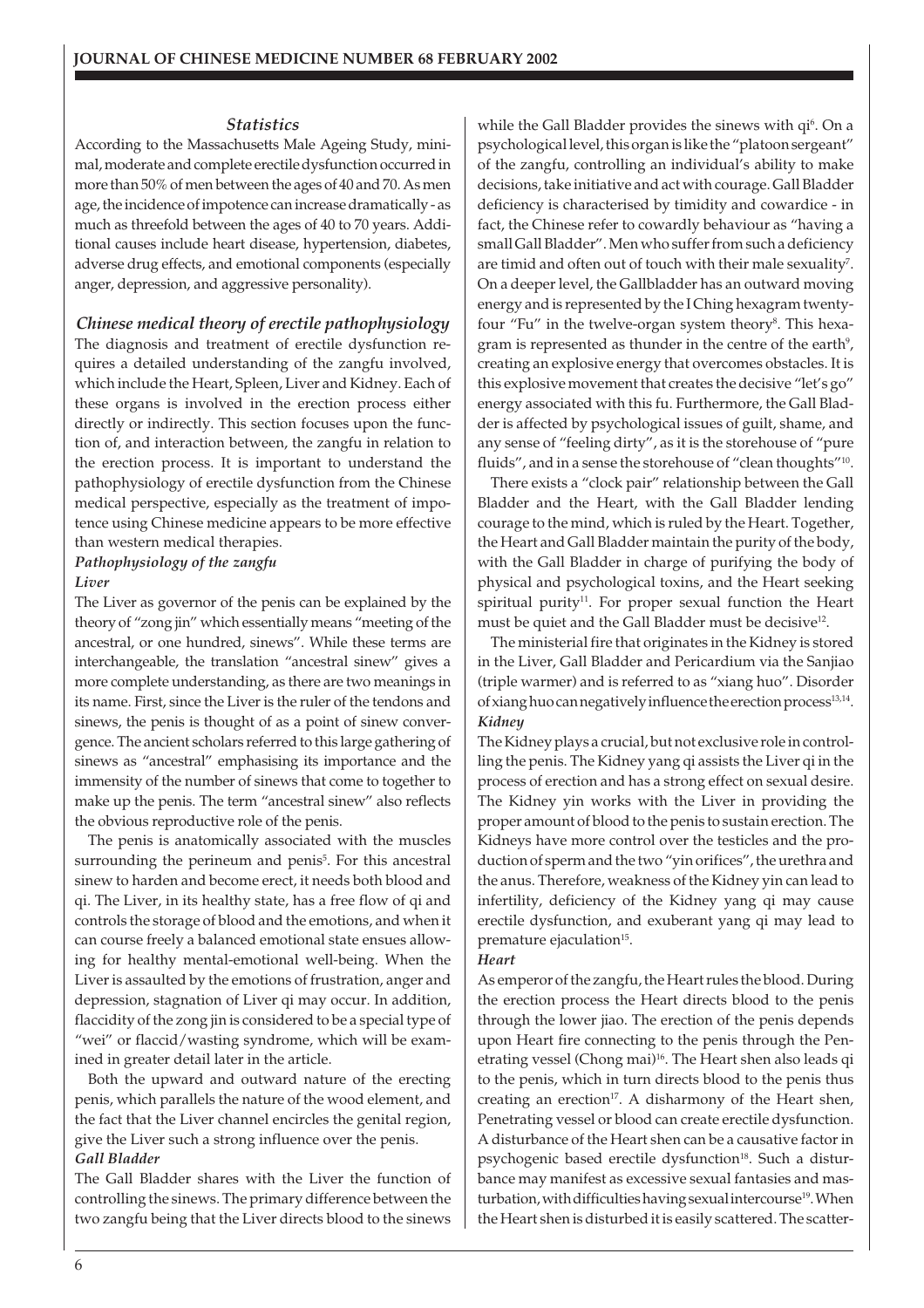ing of shen prevents qi from being led to the penis, and impotence occurs<sup>20</sup>. In addition, a disorder of the Heart's imperial fire can cause a disturbance of the Kidney ministerial fire, creating impotence $21$ .

The ancient scholars recognised that the Heart coupled with the Gall Bladder were the rulers of sexual function<sup>22</sup>. The ancient Chinese character for the Heart better represents this function than the modern character for Heart. The ancient character has been interpreted to symbolise "sexual connectivity" or "creating oneness through physical intimacy"23. The sexual nature of the Heart, is that of unity - "two becoming one". It is the unity of the "tantric embrace" which best represents the role the Heart plays in sexual affairs. This is seen in hexagram forty-four "Gou", referred to as "intercourse" or "encounter" in the I Ching<sup>24</sup>. The sexual interpretation of "Gou" is that of intercourse from the feminine perspective and reinforces the "becoming one" aspect of sexuality<sup>25</sup>.

#### *Spleen and Stomach*

The penis gets nourishment from the yangming<sup>26</sup>, and disorders of the Spleen and Stomach can therefore contribute to erectile dysfunction. It is important to remember that the Spleen and Stomach serve as the post-natal source of qi and blood; when there is insufficient qi and blood the penis cannot become erect. When the Spleen is unable to transform and transport body fluids, accumulation of dampness occurs. This usually manifests in the lower jiao and can be transformed into damp-heat which can impede the erection process. Overindulgence in thinking can also damage the Spleen and Stomach, leading to qi deficiency<sup>27</sup>.

*The Chinese medicine perspective on the erection process* There are four physiological factors that must contribute to the erection process to successfully sustain an erection: blood, shen, qi and jing. The blood must flow to the penis to cause it to swell and harden. When the shen is in harmony, it can focus upon the penis to create sexual desire. Proper qi flow to the penis creates a sensation of heat within the penis. Finally, jing must flow to the penis to bring forth the ejaculation $28$ .

There is a natural, harmonious process to the sexual act. This process has been studied and written upon in detail by Chinese physicians. It is apparent that a great deal of frustration is found on the part of both sexes within Western society in the quest for the fulfilment of sexual needs. This issue has been long addressed within Chinese and Daoist medical literature. A feature that appears unique to Chinese "sexology" literature is the concept of the sexual act as a therapy for optimal health when using proper technique and fostering a sexually mature attitude (*see Appendix A*). The harmonious blossoming of the sexual process includes the physiological requirements that must be met to achieve a normal, healthy erection. Turning to such Chinese medicine classics as the *Su Wen Nei Jing* (Plain Questions) and *Su Nu Jing* (Classic of the Plain Girl), we find a very clear commentary on the healthy process of achieving erection.

#### *The four attainments*

Classical Chinese medical literature makes reference to the concept of the four attainments as the "four basic conditions that the male reproductive organ must attain during foreplay before it is 'qualified' to enter the jade gate [vagina ]"29. In the classic *Su Nu Jing*, a question-answer style commentary between the "Mysterious Girl" and the Yellow Emperor, Huang Di discusses the four attainments:

*Mysterious Girl*: A male who desires intercourse must first pass through four stages of attainment: elongation, swelling, hardness and heat.

*Yellow Emperor*: What do these attainments mean?

*Mysterious Girl*: If the stalk does not attain sufficient elongation, the man's vital energy is too depleted for the act. If he attains elongation but little swelling this means that his muscular energy is insufficient for the task. If he achieves swelling but not hardness, it means that his joints and tendons are too weak for the act. If the organ gets hard but not hot then his spirit is insufficient for the act. In order to prepare properly for sexual intercourse, you must first harmonise your muscles and bones with your energy and your spirit. You must also exercise selfdiscipline, follow the basic principles of [the] Dao, and never waste your semen carelessly"30.

The quoted paragraph above demonstrates the necessity for both healthy organs and organ interactions to achieve a proper erection. There must be adequate qi and blood available to fill the penis. The Liver is primarily responsible for directing qi and blood to the penis with the help of the Kidneys and Heart. "Muscular energy" indicates the Spleen, which is responsible for generating post-natal qi. A lack of heat in the penis suggests that the shen is not directing the qi to the penis correctly, and therefore that there is a disturbance of the Heart. The Kidneys are the storehouse of the vital energy and when there is a deficiency of Kidney yang there will be insufficient elongation. As stated above, one must harmonise the zangfu to be truly prepared to have sexual intercourse in a healthy manner. When the zangfu are in harmony, then the emotions are in harmony and one's actions are in harmony with the Dao. Sexual intercourse that takes place in this state is beneficial for both partners.

# *Classical Chinese medicine aetiology*

#### *Emotions*

Mental/emotional issues have a profound aetiological effect on erectile dysfunction. The seven emotions can have an effect on sexual functioning when the patient is in a pathological state. Emotional strain (i.e. stress, anxiety and frustration) can lead to disorders of the Liver and Heart. Chapter 44 of the *Su Wen Nei Jing* (Plain Questions) states: "Overindulgence in thinking, or experiencing frustration from not being able to fulfil one's wishes can cause wei [flaccidity] of the reproductive sinew [erectile] dysfunction]"31. Emotional frustration and anger can cause a stagnation of qi<sup>32</sup>, while depression and sadness can cause a scattering of the qi<sup>33</sup>.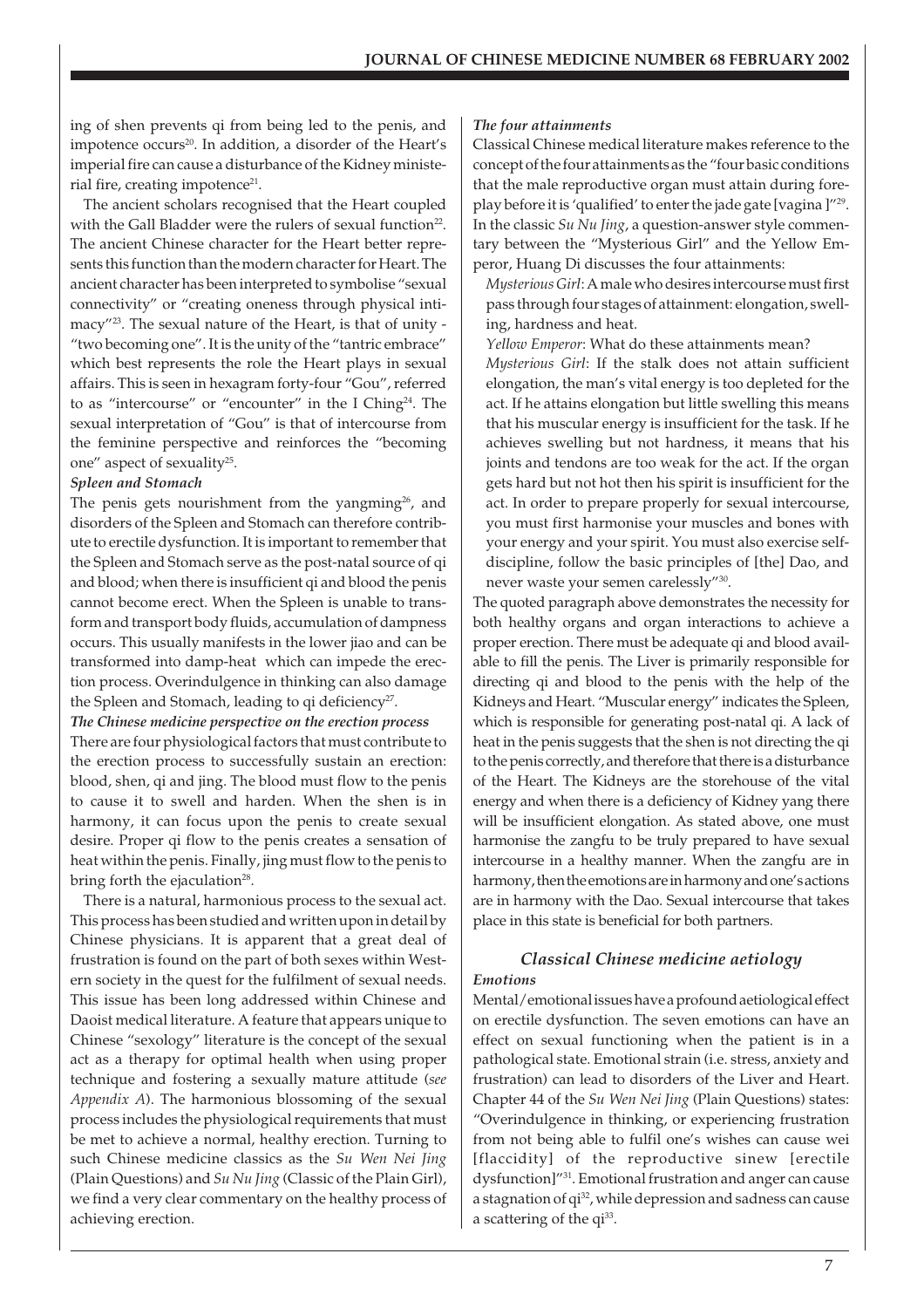# *Sexual indulgence*

Over-indulgence in sexual activity can lead to a depletion of Kidney essence, through excessive ejaculation and thoughtless promiscuous sexual encounters. The conservation of the Kidney essence is a cornerstone of both classical Chinese and Daoist medical theory. It is believed that with each ejaculation, a portion of the non-renewable prenatal Kidney essence is depleted. Therefore, excessive masturbation and sexual intercourse can rapidly deplete an individual's jing. It is for this very reason that the Daoist-Tantric tradition of semen retention was developed (*see Appendix A*). *Drug/herb induced impotence (chuan yao)*<sup>34</sup>

The use of sexually arousing herbal and pharmaceutical medicines can cause damage to the Kidney yin and essence, leading to impotence. This cause of impotence is called "chuan yao" and originally referred to herbs that promote the sex drive without supporting the Kidneys. The use of these herbs can create a vicious cycle of impotence and sexual dysfunction. Typically, these herbs are self-prescribed with the desire to increase the libido. The herbs increase sexual arousal that can lead to repeated abuse of the herbal products, which in turn, can lead to a "sexual over-stimulation". Such over-stimulation leads to an overindulgence in sexual activity and thus can lead to impotence. Recent erection-stimulating pharmaceuticals such as Viagra fall within this category. While Viagra works for many men, it does not address the underlying cause of impotence. It temporarily raises the Kidney yang, but cannot continually support it, and like throwing gasoline on a fire, it can make the Kidney fire blaze for a short time by burning up the material substance, leading to damage of Kidney yin and jing with prolonged usage<sup>35</sup>.

#### *Congenital disease*

It is possible for an individual to be born with insufficient jing, which typically manifests as a biomedical defined genetic disorder such as Down's syndrome. Erectile dysfunction is a common manifestation of this type of disease. In addition, certain genetic abnormalities can lead to immature reproductive tracts in which no secondary sexual characteristics are present. In classical Chinese medical literature there are five congenital disorders known as *wu bu nan* or "five not men"36. Congenitally based erectile dysfunction is known as *qie* in the literature, and is one of the five classically defined congenital disorders<sup>37</sup>.

# *Age*

As people age, there is a slow waning of the Kidney yin, yang and jing. This decline in Kidney function results in the ageing process. Specifically, much age-related erectile dysfunction is attributed to the exhaustion of Kidney yang. While this ageing process occurs naturally over the course of a lifetime, some individuals hasten this process through unhealthy life choices. It has been the goal of the sages of Chinese and Daoist medicine to delay the ageing process by maintaining proper thoughts, diet and activities. Daoist scholars and physicians have contributed significantly to the Chinese medical literature in regard to essence preservation in the hope of slowing

# the ageing process (*see Appendix A*). *Damp-heat*

Erectile dysfunction occurs when internally generated damp-heat flows into the lower jiao affecting the Liver and Gall Bladder channels. Common aetiologies include the over-consumption of rich, greasy foods and alcohol. We also see long term sources of heat in the lower jiao such as yin deficiency, qi stagnation or damp accumulation as sources of damp-heat. This is often seen in biomedicaldefined diseases such as diabetes. Impotence, impeded orgasm and pain and swelling in the genital region are common symptoms of damp-heat pathology.

# *Biomedical theory & diagnostics of erectile pathophysiology*

The inclusion of this section is designed for the Chinese medicine practitioner to have a better understanding of the biomedical definition of erectile pathology allowing an educated dialogue with western Medical practitioners. There are many causes of erectile dysfunction, which can often be one of the first signs of a more serious health problem. Impotence should be viewed as a symptom, not a disease per se. According to Dr. Myron Murdock, the national medical director of the Impotence Institute of America, impotence should not be taken lightly:

Most people who have a physical cause for their impotence have a disease entity that is causing the impotence, so you have patients out there with undiagnosed diabetes, vascular problems and heart disease whose first sign of a problem is impotence. In fact, one-third of all patients who present as impotence as their primary symptom of a blood vessel problem will end up with a serious compli-

cation within three years, either a heart attack or a stroke<sup>38</sup>. The biomedical pathology of erectile dysfunction is divided into six classes based upon aetiology: psychogenic (mentalemotional disorders), neurogenic (failure to initiate), endocrinologic (abnormal hormone levels), arteriogenic (failure to fill), venogenic (failure to store) and pharmaceutically induced (side effects of medication) impotence. At one time it was thought that psychological erectile dysfunction was the primary aetiology, accounting for up to 90% of cases seen. Current research indicates only 20% of all cases of erectile dysfunction are psychogenic in origin<sup>39</sup>.

# *Psychogenic*

It is important to remember that the sexual process of erection occurs through a series of neurological messages. The impact of emotional difficulties on the process of achieving and maintaining an erection must be seen as a physiologic response<sup>40</sup>, i.e. maladaptive emotional behaviour in turn affects physiological activity within the body. There are two proposed main causative mechanisms: i. the neurological suppression of the sections of the brain that control the erection process<sup>41</sup>, and ii. hyperactivity of the "flight or fight" mechanism (increased epinephrine) of the sympathetic nervous system that can cause a loss of erection due to anxiety or other sources of stress<sup>42</sup>.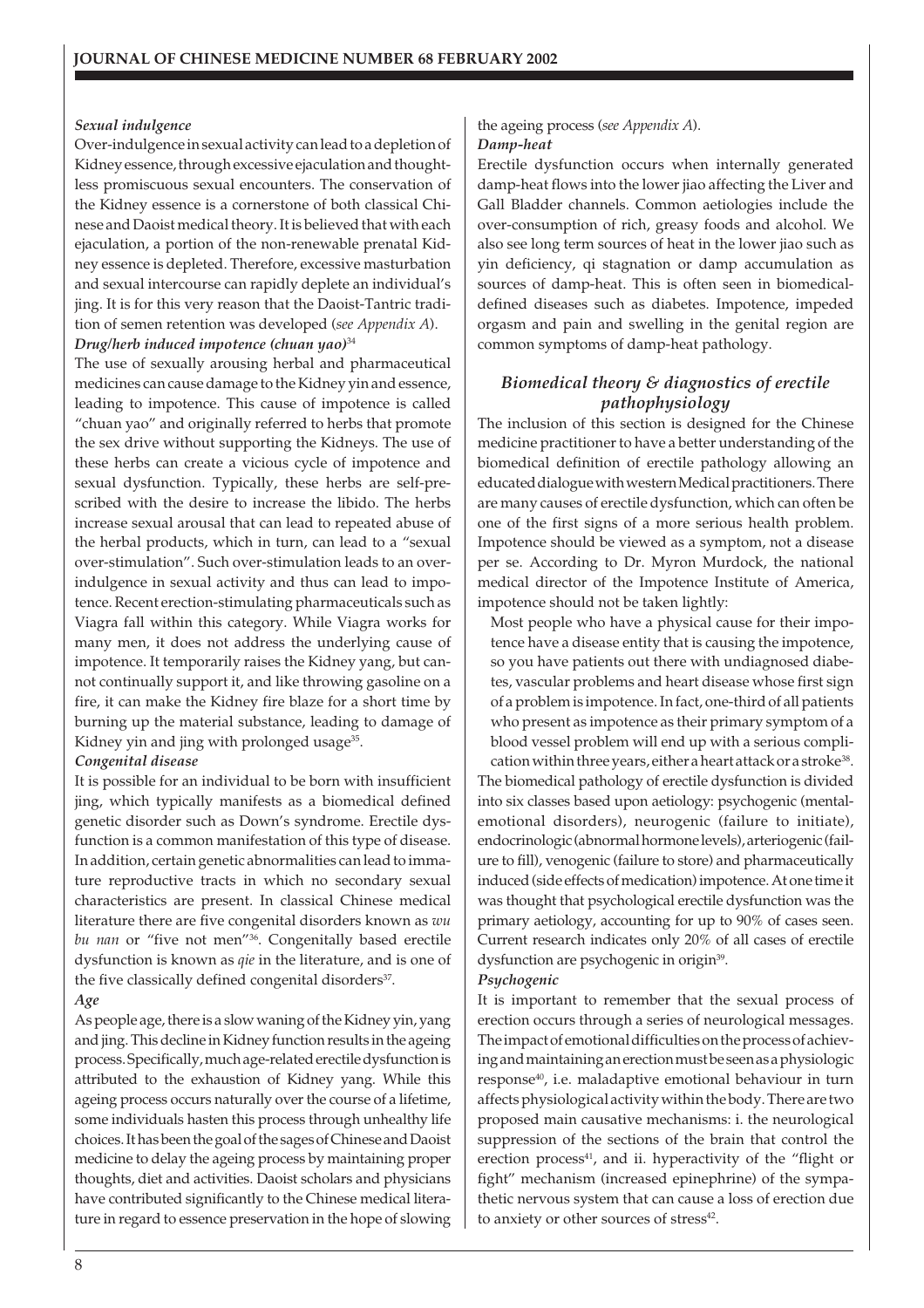During the initial interview, it is appropriate to ask patients directed questions about marital relations, recent loss of a loved one, lack of opportunity due to a lack of a partner or "missed" opportunities due to a lack of confidence. Chances are high that the patient will not volunteer this information<sup>43</sup>. The practitioner should ask about the duration of the impotence, the presence or absence of morning erections, and the level of libido. It is appropriate to refer a patient for evaluation if a prominent psychological problem is suspected, as the patient may benefit greatly from co-management with a trained sexual counsellor<sup>44</sup>.

The five sub-classifications of psychogenic erectile dysfunction are:45

• Type 1 (anxiety): seen in men who have fear and worry around their ability to perform sexually, body image issues, or suffer from a phobia of a sexual nature.

• Type 2 (depression): emotionally related depression is the primary form seen clinically, although this sub-classification includes depression due to the effects of medication and disease.

• Type 3 (relational): includes conflicts within relationships that may cause erectile dysfunction due to unresolved issues of anger and unhealthy relational patterns.

• Type 4 (misinformation): usually due to misinformation or a lack of knowledge about normal male anatomy as it relates to sexual function.

• Type 5 (obsessive-compulsive): includes mental disorders such as psychosis and sexual deviation. Research suggests that individuals suffering from severe psychosis may have trouble sustaining personal relationships and can have difficulty performing sexually.

#### *Neurogenic*

Erectile dysfunction can occur with any disease or dysfunction that affects the central nervous system (brain and spinal cord) or the local nervous system of the penis. Recent research indicates that pathological processes affecting specific sections of the brain e.g. Parkinson's disease or cerebral vascular accident (CVA), often result in erectile dysfunction<sup>46</sup>. Disorders of the spinal cord that often cause erectile dysfunction include Alzheimer's disease, disc herniation, tumours, multiple sclerosis, and trauma to the lower spinal cord area<sup>47</sup>. Surgery on the pelvic organs can lead to erectile dysfunction when nerve damage occurs. Nutritional deficiencies including alcoholic and diabetic induced deficiencies may also cause erectile dysfunction due to a depletion of neurotransmitters<sup>48</sup>. It is advisable to refer patients with neurogenic impotence for neurological examination and testing if they have not been recently evaluated.

#### *Endocrinologic*

An excess of the hormone prolactin (hyperprolactinemia), caused by either a pituitary adenoma or drugs, has been shown to lead to reproductive and sexual dysfunction. Specific symptoms include erectile dysfunction, loss of libido, galactorrhoea, gynecomastia and infertility. Both hyper- and hypo- thyroidism may be a causative factor: hyperthyroidism is more commonly associated with a loss of libido than

erectile dysfunction but should be considered as a possible aetiology, whilst in cases of hypothyroidism the causative factors include subnormal levels of testosterone and excessive prolactin levels. While there are many endocrine disorders that may impede erection, the overall percentage of endocrinopathy-induced impotence is low<sup>49</sup>. Diseases such as diabetes mellitus, hypo- and hyper- thyroidism, renal failure, Wilson's disease<sup>50</sup>, hypogonadism and hyperprolactinemia can all cause erectile dysfunction. Referral for evaluation and testing is appropriate if endocrinologic-based impotence is suspected but not yet confirmed.

#### *Arteriogenic*

The two most common aetiologies for arteriogenic based erectile dysfunction are atherosclerosis and local trauma of the penile arteries<sup>51</sup>. Both disorders can cause occlusion that decreases arterial flow to the penis. This in turn, causes a decrease in rigidity and a prolonged time achieving erection. There is a very strong correlation between the incidence and age of onset of coronary disease and erectile dysfunction. The common risk factors for arterial insufficiency include hypertension, hyperlipidemia, tobacco smoking, diabetes mellitus, perineal or pelvic trauma, and irradiation of the pelvis<sup>52</sup>. Most cases of atherosclerotic disease are found among older men, while perineal or pelvic trauma is seen among younger, active men, especially bicyclists. It is important to note that hypertension itself does not cause erectile dysfunction, but the consequent obstruction due to stenotic lesions<sup>53</sup>.

When treating patient with arteriogenic-based erectile dysfunction one should attempt to elicit any history of local trauma or coronary artery disease. Determine if the patient exhibits any of the common risks factors associated with arterial insufficiency and refer for additional evaluation as needed.

#### *Venogenic*

Current research suggests that inadequate venous occlusion is one of the most common causes of vasculogenic impotence. Improper closure of the venous valves or enlarged penile veins can cause the drainage of venous blood away from the penis leading to premature flaccidity. This form of venous insufficiency often occurs with disorders such as Peyronie's disease, diabetes, hypercholesterolaemia and in the advanced ageing process<sup>54</sup>. The diagnosis of venogenic erectile dysfunction is best established with the combined intracavernous injection and stimulation test.

#### *Pharmaceutically induced*

Pharmaceutical substances cause erectile dysfunction in up to 25% of the outpatient clinic population<sup>55</sup>. It is important to review in detail the patient's current drug intake both prescribed and over the counter. Common pharmaceutical medications that can cause erectile dysfunction include antipsychotics, antidepressants (including tricyclic), anti-hypertensive drugs and monoamine oxidase (MAO) inhibitors. The vasoconstriction as a result of cigarette smoking causes venous leakage due to the contractile effects on penile smooth muscle<sup>56</sup>. An interesting feature of alcohol consumption is its stimulatory effect on both the erectile process and sexual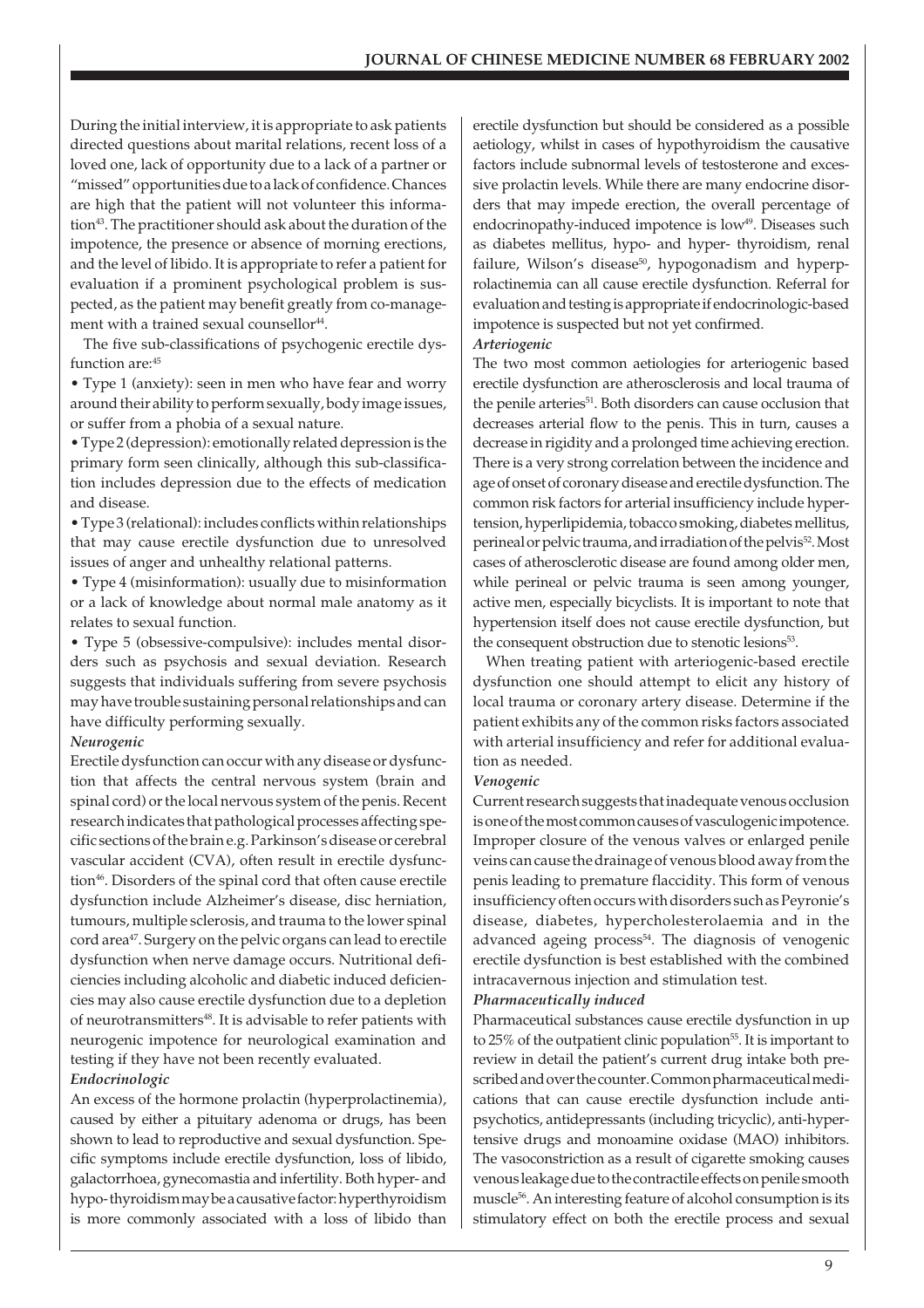drive in small amounts via vasodilatory actions and a reduction of stress. When consumed in larger quantities however, alcohol causes a decrease in libido, temporary impotence and CNS sedation. According to *Campbell's Urology*, "chronic alcoholism can lead to liver dysfunction, decreased testosterone and increased oestrogen, and alcoholic polyneuropathy, which also affects penile nerves"<sup>57</sup>.

# *Evaluation and Testing*

Every patient who reports having erectile dysfunction should have a thorough initial interview. Referral for evaluation and testing is appropriate when treating an undiagnosed patient. Laboratory testing is usually performed conservatively, with generalised screening tests done prior to the more specific tests. Specific testing is recommended when a variety of conditions are present including a lack of erections for most of a patient's life (especially young patients), young patients (under 40 years old), prior pelvic surgery, vascular surgery, renal transplantation and pelvic radiation therapy. Many of these tests are prohibitively expensive and are often not performed as cost-related concerns override medical necessity.

# *The stamp test*

One fairly reliable and yet inexpensive screening test within the TCM practitioner's scope of practice is the "stamp" test<sup>59</sup> which can be performed at home. The patient will need a roll of connected postage stamps with dry adhesive backing. The roll of postage stamps is moistened and coiled firmly around the patient's flaccid penis prior to sleep. The patient takes special care to protect the area by wearing underwear and sleeping on his back to avoid a false-negative result. If, upon wakening, the patient finds the stamps have been broken, then there is a strong indication that the disorder is nonorganic, and psychological evaluation via referral is appropriate. If the stamps remain intact after sleeping, then a referral to a primary care physician is indicated.

# *Classical Chinese medicine diagnostics*

It appropriate to keep in mind that within a clinical setting, the majority (approximately 70%) of patients will present with erectile dysfunction of a deficient nature, which suggests disorders relating to the Kidney zang<sup>58</sup>. The remaining 30% of patients will present with excess patterns of erectile dysfunction in which the Liver and Gallbladder play a prominent role. However, while we typically speak of a case as being "excess" or "deficient", it is important to note that most patients are a combination of both to varying degrees. The practitioner should learn to recognise this, and treat accordingly.

# *Differential Patterns*

# *• Liver qi stagnation*

Typically, this is seen in overworked middle-aged men or frustrated young men. Liver qi stagnation can be caused by emotional upset and lack of physical activity. When the Liver qi stagnates, it cannot move the blood. Thus the penis is deprived of both qi and blood causing impotence to occur. Specifically, the erection cannot be achieved or sustained depending upon the severity of the qi stagnation. Additional symptoms include a loss of libido, genital pain<sup>59</sup>, a sensation of tightness or fullness in the chest, tightness in the hypochondriac region, generalised aches and pains, frequent sighing, dizziness, fatigue which is better with exercise, suppressed emotions manifesting as irritability or depression, abdominal distention and flatulence with alternating constipation and diarrhoea. The tongue is normal or dark in colour and may have red edges and a yellow coating when heat is present. The pulse is usually wiry. *• Blood stasis*

Blood stasis as a cause of impotence is often seen with a history of trauma especially after surgery in and around the genital region<sup>60</sup>. This pattern is seen in older men with a history of surgical procedures in this region and with younger, athletically active men, especially bicyclists who suffer injury to the area. Symptoms and signs include a history of trauma, impotence, a cold sensation in the penis, a sharp and stinging pain at the base of the penis, and a heavy, dragging sensation. The tongue is dark red and may have purple spots. The pulse is choppy or wiry.

Modern research indicates that blood stasis can be a secondary pathological component of many differential patterns of erectile dysfunction<sup>61</sup>, i.e. a result of the pathological process of the disease patterns associated with impotence. A recent study from China reports great success in treating impotence by adding blood-moving herbs to prescribed formulas. The test group receiving the blood-moving herbs had an improvement rate of up to 84% compared to the group receiving the standard formula<sup>62</sup>. It was the report author's opinion that adding blood-moving herbs is appropriate if the underlying disorder does not prohibit their usage.

*• Liver channel cold (gan han)*

Cold in the Liver channel is due to exposure to extremely cold environmental conditions, and is mainly seen in China where such exposure is more likely due to living conditions. It has been found that coldness of the Liver channel can cause a decrease in libido leading to erectile dysfunction<sup>63</sup>. The symptoms and signs include impotence, decreased libido, cold sensation in the testicles and scrotum, generalised coldness in the lower portion of the body, chest and abdomen stuffiness and distention, and a pale face<sup>64</sup>. The tongue has a white coat. The pulse is typically deep and tight.

*• Liver blood & yin deficiency*

Patients suffering from this pattern have trouble getting a full erection, as there is not enough material substance (including blood) to fill the penis. Typically, the erection is partial or a "soft erection" depending upon the severity of the deficiency. Symptoms and signs include impotence, emotional upset, anger and irritability, depression, frequent sighing, dizziness, blurred vision, fatigue and weariness<sup>65</sup>. The tongue is typically red with slight or no coating. The pulse is thready or wiry.

*• Heart and Gallbladder qi deficiency (fright injures the Kidneys)* This pattern is also known as fright and shock injuring the Kidney qi. There is severe damage to the shen and the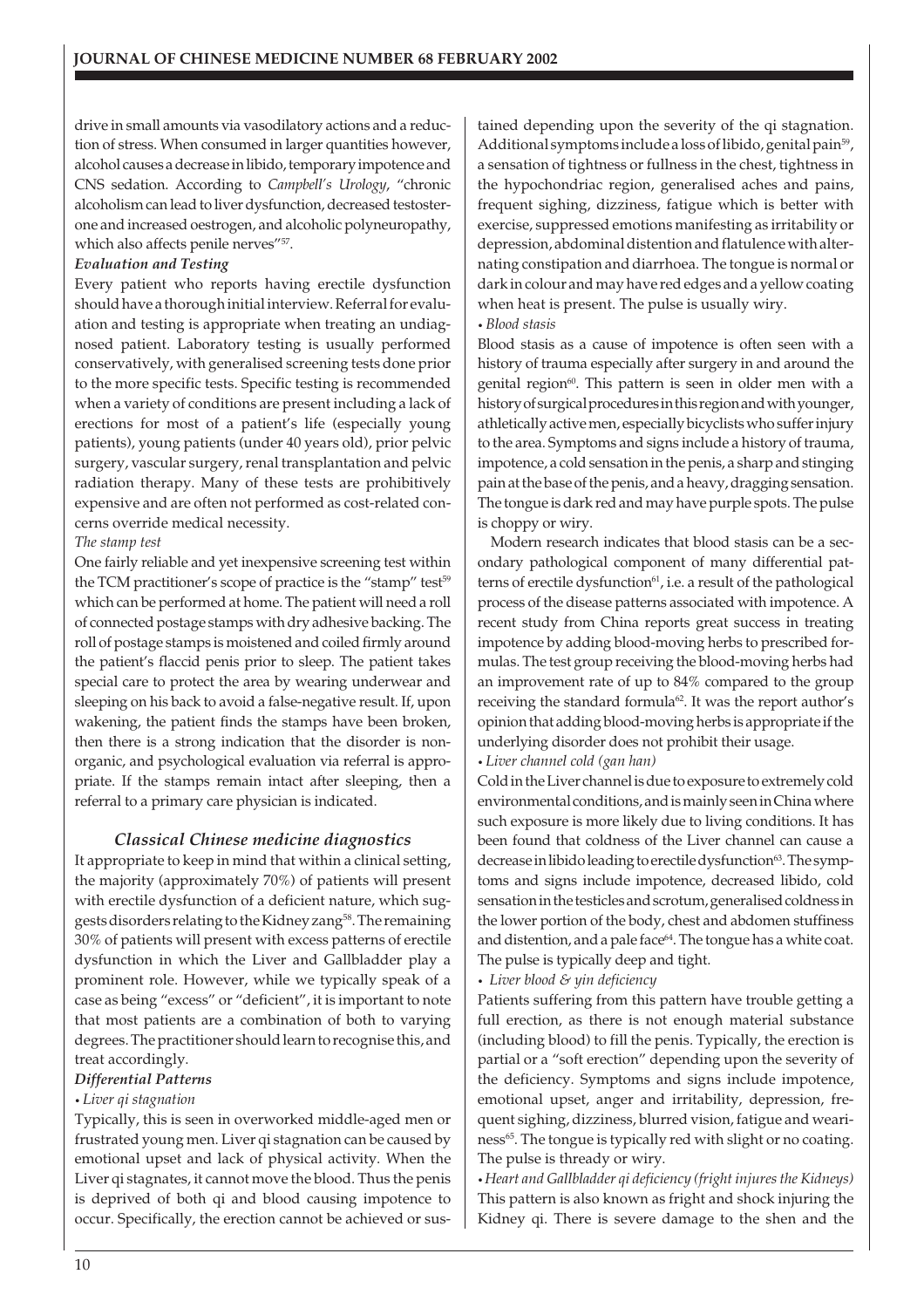Kidney zhi<sup>66</sup> (will), which manifests as chronic timidity often accompanied with disorders of personality. We find that sexual dysfunction, especially impotence, can be a major factor in this pattern. This is especially true when these timid individuals are frightened by sexual intercourse. When fear damages the Kidneys, there is insufficient Kidney qi to erect the penis, causing erectile dysfunction. Additionally, when the shen is disturbed and scattered as it is in this pattern, it is unable to lead the qi to the penis (in severe cases), or in the case of partial erections, the shen is not stable enough to keep the qi within the penis which becomes flaccid as the shen scatters. An interesting feature of this disorder is that the patient suffers from impotence during sexual intercourse but may have a normal erection at other times. It is not surprising to find fear of intimate relationships to be common. The primary symptoms of this pattern include difficulty achieving or maintaining an erection, anxiety and shyness, being easily startled, a nervous disposition, palpitations, nightmares, insomnia, and in some cases paranoia. The tongue is pale with a thin, white, greasy coating. The pulse is fine and may be deep or normal *• Damp-heat & phlegm obstructing the channels*

Common symptoms of this pattern include yellow, hot urine with dribbling and a sense of incomplete urination<sup>67</sup>. There is often dryness of the mouth and lips due to the heat. Additional symptoms include genital pain or an itchy rash, excessive sweating around the genital region, problems with the erection process or inability to achieve orgasm, heavy sensations especially in the legs (as the damp-heat pours downwards). Emotionally, there may be suppressed anger or depression<sup>68</sup>. Those who are overweight may be prone to this disorder. The mechanism of this disorder includes an exuberance of yangming heat and dampness of the Spleen. This can cause damp-heat to pour downward and collect in the Bladder causing a "slackening of the ancestral sinew"69. Damp-heat, having a downward flow can collect within the genital region causing a blockage of the Liver and Gallbladder channels leading to impotence. Consumption of rich-flavoured foods or alcohol intake can cause damp-heat to accumulate<sup>70</sup>. The tongue is red, with a thick, white or yellow, greasy coating. The pulse is rapid and may be slippery or wiry.

Phlegm stasis induced impotence is found primarily among obese men and relates to the disorder of tan shi (obesity). This is often seen with the over-consumption of slimy, rich and sweet foods in excess. Phlegm can cause obstruction of the Liver/Yangming channels, preventing the qi and blood from reaching the penis. Symptoms include impotence in primarily obese men, chest and diaphragm oppression, nausea, vomiting of phlegm, aching, heavy limbs, dizziness, palpitations upon exertion, fatigue, and a damp, sweaty scrotum. The tongue has a slimy coating. The pulse is usually slippery.

*Appendix A: The cerebrospinal fluid/semen connection and Daoist sexual cultivation theory* The Daoist tradition of inner cultivation often refers to the practice of retaining semen during sex and directing this seminal (jing) energy to the brain as a method of life preservation. It is commonly known that the Kidney zang rules both the semen (being a part of jing) and the brain and spinal cord (as the sea of marrow) $71$ . The cerebrospinal fluid, which flows through the brain and along the spinal cord providing essential nourishment, can be interpreted as part of the Kidney jing. Interestingly enough, according to current biomedical research there is strong evidence that semen and cerebrospinal fluid have a similar consistency<sup>72</sup>. Since the Kidney rules both the testicles and the brain (known as the sea of marrow), the production of semen and cerebral spinal fluid use Kidney essence (jing) as the common source of both substances. Furthermore, recent insights have determined that an imbalance in the cranial-sacral system, to which cerebro- spinal fluid belongs, can contribute to a great many diseases and disorders of the spine and skull.

It is the primary goal of Daoist practitioners to retain their essence through special exercises and meditation. They have established the importance of the perineum in maintaining pelvic organ health and indirectly sustaining the jing. One exercise that is used during sexual intercourse is delaying or preventing ejaculation and cycling the orgasmic energy up through the spine and into the brain. The pathway is established via the Governing vessel which connects with the Kidneys and the brain, whilst the Kidney zang rules both the testicles and the central nervous system (brain and spinal cord).

Using the method of ejaculation control seems prudent when looking at the consequences of excessive loss of Kidney essence. However, the question "What pleasure does a man get without an ejaculatory orgasm?" might, justifiably, be asked. This very question was examined in the ancient text *Secrets of the Jade Bedroom* by the advisors of Huang Di, Peng-Tze and the Rainbow Girl:

*Rainbow Girl*: It is generally assumed that a man gains great pleasure from ejaculation. But when he learns the Dao of yin and yang, he will ejaculate less and less. Will this not diminish his pleasure as well?

*Peng-Tze*: Not at all! After ejaculating, a man feels tired, his ears buzz, his eyes get heavy, and he longs for sleep. He is thirsty and his limbs feel weak and stiff. By ejaculating, he enjoys a brief moment of sensation but suffers long hours of weariness as a result. This is no true pleasure! However, if a man regulates his ejaculations to an absolute minimum and retains his semen, his body will grow strong, his mind will be clear, and his vision and hearing will improve. While the man must occasionally deny himself the fleeting sensation of ejaculation, his love for his woman will greatly increase. He will feel as if he could never get enough of her. Is that not the true and lasting pleasure of sex?73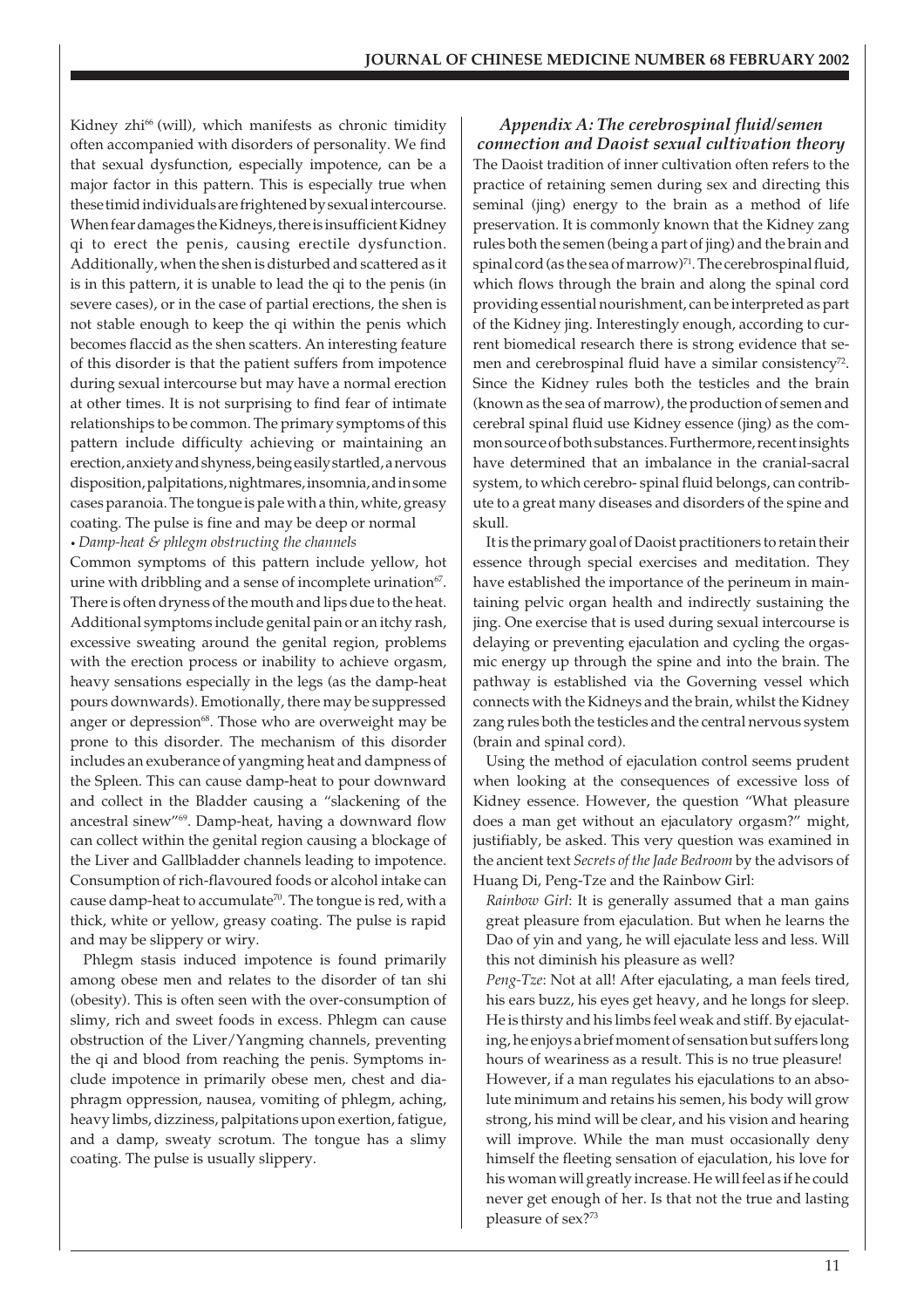# *Appendix B: Additional Chinese medicine differential patterns of erectile dysfunction*

This section includes additional differential patterns often seen with impotence. These patterns are commonly discussed within TCM texts and journals. Since the topic of this article focuses upon the Liver/Gallbladder differential patterns, all other patterns are relegated to this section

#### *Kidney yang deficiency*

Kidney yang is the generative factor in sexual desire and has a primary role in the process of attaining and sustaining an erection. This is the typical pattern associated with erectile dysfunction. When the Kidney yang is deficient, there is not enough yang qi to fill and raise the penis. This pattern is often associated with old age, chronic disease (especially endocrine disorders), long-term cold exposure, overwork, long-term drug use, malnutrition with cold exposure, and excessive sexual activity. Typical Kidney yang deficiency symptoms include weakness and soreness of the knees and lower back with a sensation of coldness, lower abdominal coldness and distention, frequency of urine, nocturia, or oedema of the lower limbs, low libido, erectile dysfunction, low sperm count, poor sperm motility, thin watery ejaculate, cold semen and ejaculate. Additional symptoms include cold body and limbs, listlessness and fatigue, constipation or loose stools, a waxy pale complexion, lassitude in the loins and legs, cold genitals, depression. The tongue is pale, moist, and enlarged with toothmarks and a white coat. The pulse is deep, fine, and especially weak in the Kidney position.

#### *Kidney yin deficiency*

The typical manifestations of a Kidney yin deficiency sexual disorder are spontaneous or premature ejaculation, restless sexual over-activity and impotence<sup> $74$ </sup>. The primary causes of Kidney yin deficiency include overwork, stress, staying up late at night, night shift work, insufficient sleep, febrile diseases, dehydration, and the use of certain pharmaceutical and recreational drugs<sup>75</sup>. The empty heat of Kidney yin deficiency can consume the Kidney fluids leading to an insufficiency of blood and body fluids to fill the penis enough to allow for stiffening<sup>76</sup>. Symptoms seen with this pattern include an easily attainable erection that goes limp quickly, premature ejaculation, seminal emission, night sweating, emotional tension/stress, vertigo, tinnitus, weakness and pain of the low back and knees, painful heels<sup>77</sup>, palpitations, dark urine and dry stools. The tongue is thin and red, with little coating and in some cases is flabby<sup>78</sup>. The pulse is thin, rapid, often deep, and maybe choppy<sup>79</sup>.

#### *Heart & Spleen deficiency*

This pattern is seen among individuals who are overworked, physically and mentally exhausted, prone to worrying, or consume an irregular diet and too much raw or sweet food<sup>80</sup>. The Spleen fails to generate enough blood and qi which in turn can cause impotence. In addition, when there is insufficient blood to nourish the Heart, the shen can become unstable and unable to lead the qi and blood to the penis. Typical symptoms include inability to

achieve or maintain an erection, with impotence worse with fatigue. Many of these patients are capable of getting erections during sleep or masturbation<sup>81</sup>. A pale, lustreless facial complexion with a thin, weak body constitution is common. Poor sleep with profuse dreams or insomnia is often seen. Additional symptoms include panic attacks and nervousness, sexual performance anxiety, lack of appetite, post-meal abdominal distention, loose stools, and forgetfulness. The tongue is pale with a thin, white coating. The pulse is thready and weak.

#### *References*

- Becker S. "The Treatment of Damp-Heat Impotence" *Journal of Chinese Medicine* 1999(61): 25-7.
- Bensky D, Barolet R. *Chinese Herbal Medicine Formulas & Strategies.* Seattle, Eastland Press, 1990.
- Bensky D, Gamble A. *Chinese Herbal Medicine Materia Medica*. Seattle, Eastland Press, 1993.
- Brock B. "Erectile Dysfunction" in *Griffith's 5-Minute Clinical Consult,* 1999 ed., Lippincott Williams & Wilkins, Inc. New York, NY 1999.
- Cathay Herbal Laboratories. "Treating Impotence with TCM Pathological Impotence" *www.cathayherbal.com* [author unknown], 2001.
- Chace C. "Rising to the Occasion: Impotence" *Fleshing Out the Bones*. Boulder, Blue Poppy Press, 1992.
- Eardley I, Kirby RS. "Neurogenic impotence." In Kirby RS, Carson CC, Webster GD, eds: *Impotence: Diagnosis and Management of Male Erectile Dysfunction*. Oxford, Butterworth-Heinemann, 1991, pp 227-231.
- Epstein HB. "Impotence Update: 1997-1998" *J Jacksonville Med Online* 1998(1). *www.dcmsonline.org*
- Fruehauf H, Dharmananda S. *Pearls from the Golden Cabinet.* Portland, NCNM 1998.
- Fruehauf H. "The Ancient Perspective on the Gallbladder/Heart Connection to Sexual Function" Personal Communication, NCNM, Portland 2001.
- Guo J. "A Parallel Study On The Effects In Treatment Of Impotence By Tonifying The Kidney With And Without Improving Blood Circulation." *Journal of Traditional Chinese Medicine* 19(2): 123-125, 1999.
- Hsieh JT, Muller SC, Lue TF: "The influence of blood flow and blood pressure on penile erection." *Int J Impotence Res* 1989; 1:35-42.
- Junemann K-P, Lue TF, Luo JA, et al. "The effect of cigarette smoking on penile erection." *J Urol* 1987; 138:438-441.
- Kou M. "Kidney deficiency and erectile dysfunction." Personal Communication, NCNM Portland, OR 2000.
- Larre C, Rochat de la Vallee E. *The Liver*, Cambridge, England: Monkey Press, 1994.
- Lin A: *A Handbook of TCM Urology & Male Sexual Dysfunction.* Boulder, Blue Poppy Press, 1992.
- Long R. "Classical Chinese Medicine Perspective On Erectile Dysfunction." Personal Communication, NCNM Portland, OR 2000.
- Lue TF "Physiology Of Penile Erection And Pathophysiology Of Erectile Dysfunction And Priapism." In *Campbell's Urology 7th Ed.*
- *Maclean* W, Lyttleton J. *Clinical Handbook of Internal Medicine (Vol. 1).* Australia, University of Western Sydney Macarthur, 1998.
- Metz P, Ebbehoj J, Uhrenholdt A, Wagner G: "Peyronie's disease and erectile failure." *J Urol* 1983; 130:1103-1104.
- Michal V, Ruzbarsky V: "Histological changes in the penile arterial bed with ageing and diabetes." In Zorgniotti AW, Rossi G, eds: *Vasculogenic Impotence: Proceedings of the First International Conference on Corpus Cavernosum Revascularization.* Springfield, IL, Charles C Thomas, 1980, pp 113-119.
- Murdock M (MD). "One year after Viagra" Interview, CNN.com, 3/99. (Transcript)
- Ni HC, *The Book of Changes and the Unchanging Truth, 2nd Ed.* Santa Monica, Shrine of the Eternal Breath of Tao, 1990.
- Ni M: *The Yellow Emperor's Classic of Medicine* [Neijing Suwen]. Boston, Shambala 1995.
- Palmer BF. "Sexual dysfunction in uremia." *J Am Soc Nephrol* 1999 Jun; 10(6):1381-8.
- Rees HD, Michael RP: "Brain cells of the male rhesus monkey accumulate 3Htestosterone or its metabolites." *J Comp Neurol* 1982; 206:273-277.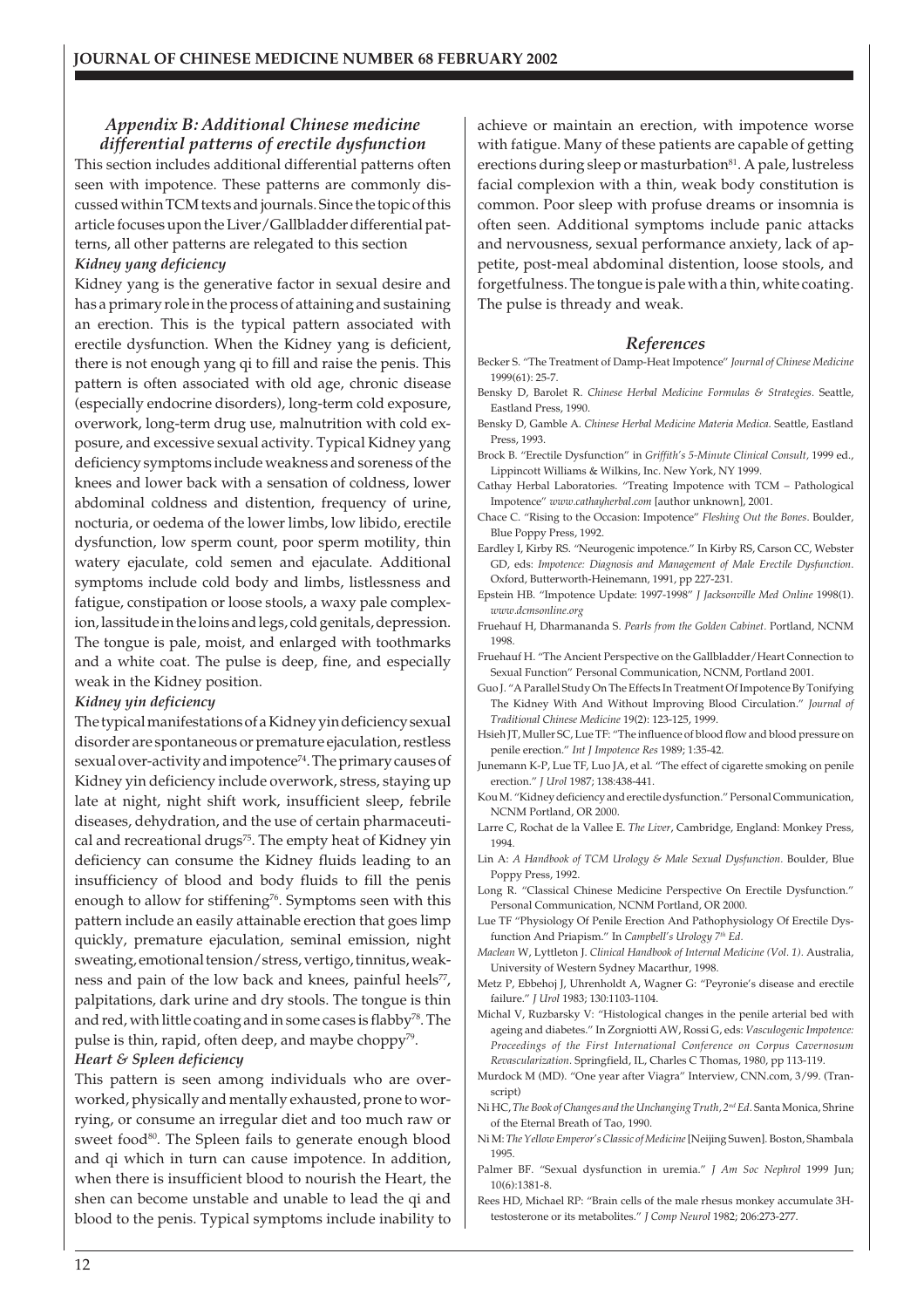Reid D. *The Tao of Health, Sex, and Longevity*. New York, Fireside Press 1989.

- Rosen MP, Greenfield AJ, Walker TG, et al: "Arteriogenic impotence: Findings in 195 impotent men examined with selective internal pudendal angiography." *Radiology 1990*; 174:1043-1048.
- Ross J. "Male Sexual Disorders" *Acupuncture Point Combinations: the Key to Clinical Success.* Churchill Livingstone 1995.
- Ruan FF. *Sex in China: Studies in Sexology in Chinese Culture*, New York, Plenum Press 1991.
- Sachs BD, Meisel RL: "The physiology of male sexual behavior". In Knobil E, Neill JD, Ewing LL, eds: *The Physiology of Reproduction*. New York, Raven Press 1988, pp 1393-1423.
- Sionneau P, Gang L. *The Treatment of Disease in TCM V6: Diseases of the Urogenital System & Proctology*. Blue Poppy Press, Boulder, CO 1999.
- Tarnacka B. "Procreation ability in Wilson's disease." *Acta Neurol Scand* 01-Jun-2000; 101(6):395-8
- Thomas CL ed. *Taber's Cyclopedic Medical Dictionary 17th ed.*, F.A. Davis Co., Philadelphia, PA 1989.
- Wein AJ, Van Arsdalen K: "Drug-induced male sexual dysfunction." *Urol Clin North Am* 1988; 15:23-31.
- Wermuth L, Stenager E: "Sexual aspects of Parkinson's disease." *Semin Neurol* 1992; 12:125-127.

Yaman LS. "Psychogenic Impotence." *European Urology* 26(1):52-5, 1994.

- Yeung HC. *Handbook of Chinese Herbs.* Rosemead, Institute of Chinese Medicine, 1983.
- Zhang HS. "Thesis Defense Committee Review" Personal Communication, NCNM Portland 2001.

#### *Endnotes*

- 1 Lue TF: "Physiology Of Penile Erection And Pathophysiology Of Erectile Dysfunction And Priapism." In *Campbell's Urology 7th Ed.*
- 2 Brock B: "Erectile Dysfunction" in *Griffith's 5-Minute Clinical Consult, 1999 ed.*, New York, Lippincott Williams & Wilkins, Inc. 1999.
- 3 Thomas CL ed: *Taber's Cyclopedic Medical Dictionary 17th ed.*, Philadelphia, F.A. Davis Co. 1989.
- 4 Brock B: "Erectile Dysfunction" in *Griffith's 5-Minute Clinical Consult, 1999 ed.*, New York, Lippincott Williams & Wilkins, Inc. 1999.
- 5 Larre C, Rochat de la Vallee E: *The Liver*, Cambridge, Monkey Press, 1994.
- 6 Lin A: *A Handbook of TCM Urology & Male Sexual Dysfunction.* Boulder, Blue Poppy Press, 1992.
- 7 Fruehauf H. "The Ancient Perspective on the Gallbladder/ Heart Connection to Sexual Function" Personal Communication, NCNM, Portland 2001.
- 8 Ibid.
- 9 Ni HC, *The Book of Changes and the Unchanging Truth, 2nd Ed.* Santa Monica, Shrine of the Eternal Breath of Tao, 1990.
- 10 Fruehauf H. "The Ancient Perspective on the Gallbladder/ Heart Connection to Sexual Function" Personal Communication, NCNM, Portland 2001.
- 11 Ibid.
- 12 Ibid.
- 23 Kou M: "Kidney Deficiency and Erectile Dysfunction" Personal Communication. Portland, NCNM 2000.
- 34 Long R: "Classical Chinese Medicine Perspective On Erectile Dysfunction." Personal Communications, NCNM Portland, OR 2000-1.
- 45 Kou M: "Kidney Deficiency and Erectile Dysfunction" Personal Communication. Portland, NCNM 2000.
- 56 Lin A: *A Handbook of TCM Urology & Male Sexual Dysfunction.* Boulder, Blue Poppy Press, 1992.
- 67 MaClean W, Lyttleton J. *Clinical Handbook of Internal Medicine (Vol. 1).* Australia, University of Western Sydney Macarthur, 1998.
- 78 Lin A: *A Handbook of TCM Urology & Male Sexual Dysfunction.* Boulder, Blue Poppy Press, 1992.
- 19 Fruehauf H. "The Ancient Perspective on the Gallbladder/ Heart Connection to Sexual Function" Personal Communication, NCNM, Portland 2001.
- 20 MaClean W, Lyttleton J. *Clinical Handbook of Internal Medicine (Vol. 1).* Australia, University of Western Sydney Macarthur, 1998.
- 21 Zhang HS. "Thesis Defense Committee Review" Personal Communication, NCNM Portland 2001
- 22 Fruehauf H. "The Ancient Perspective on the Gallbladder/ Heart Connection to Sexual Function" Personal Communication, NCNM, Portland 2001.
- 23 Ibid.
- 24 Ni HC, *The Book of Changes and the Unchanging Truth, 2nd Ed.* Santa Monica, Shrine of the Eternal Breath of Tao, 1990.
- 25 Fruehauf H. "The Ancient Perspective on the Gallbladder/ Heart Connection to Sexual Function" Personal Communication, NCNM, Portland 2001.
- 26 Long R: "Classical Chinese Medicine Perspective On Erectile Dysfunction." Personal Communication, NCNM Portland, OR 2000.
- 27 Ni M: *The Yellow Emperor's Classic of Medicine* [Neijing Suwen]. Boston, Shambala, 1995.
- 28 Long R: "Classical Chinese Medicine Perspective On Erectile Dysfunction." Personal Communications, NCNM Portland, OR 2000-1.
- 29 Reid D: *The Tao of Health, Sex, and Longevity*. New York, Fireside Press, 1989.
- 30 Ibid.
- 31 Ni M: *The Yellow Emperor's Classic of Medicine* [Neijing Suwen]. Boston, Shambala, 1995.
- 32
- 33 Long R: "Classical Chinese Medicine Perspective On Erectile Dysfunction." Personal Communications, NCNM Portland, OR 2000-1.
- 34 Ibid.
- 35 Ibid.
- 36 Lin A: *A Handbook of TCM Urology & Male Sexual Dysfunction.* Boulder, Blue Poppy Press, 1992.
- 37 Ibid.
- 38 Murdock M. "One year after Viagra" Interview, CNN.com, 3/ 99. (Transcript)
- 39 Epstein HB. "Impotence Update: 1997-1998" J Jacksonville Med Online 1998(1). www.dcmsonline.org
- 40 Lue TF: "Physiology Of Penile Erection And Pathophysiology Of Erectile Dysfunction And Priapism." In *Campbell's Urology 7th Ed.*
- 41 Ibid
- 42 Ibid.
- 43 Ibid.
- 44 Ibid.
- 45 Lue, TF: "Physiology Of Penile Erection And Pathophysiology Of Erectile Dysfunction And Priapism." *Campbell's Urology 7th Ed.*
- 46 Wermuth L, Stenager E: "Sexual aspects of Parkinson's disease." *Semin Neurol* 1992; 12:125-127.
- 47 Eardley I, Kirby RS: "Neurogenic impotence." In Kirby RS, Carson CC, Webster GD, eds: *Impotence: Diagnosis and Management of Male Erectile Dysfunction*. Oxford, Butterworth- Heinemann, 1991, pp 227-231.
- 48 Lue TF: "Physiology Of Penile Erection And Pathophysiology Of Erectile Dysfunction And Priapism." In *Campbell's Urology 7th Ed.*
- 49 Epstein HB. "Impotence Update: 1997-1998" J Jacksonville Med Online 1998(1). www.dcmsonline.org
- 50 Tarnacka B. "Procreation ability in Wilson's disease."*Acta Neurol Scand* 01-Jun-2000; 101(6):395-8.
- 51 Michal V, Ruzbarsky V: "Histological changes in the penile arterial bed with aging and diabetes." In Zorgniotti AW, Rossi G, eds: *Vasculogenic Impotence: Proceedings of the First International Conference on Corpus Cavernosum Revascularization.* Springfield, IL, Charles C Thomas, 1980, pp 113-119.
- 52 Rosen MP, Greenfield AJ, Walker TG, et al: "Arteriogenic impotence: Findings in 195 impotent men examined with selective internal pudendal angiography." *Radiology* 1990; 174:1043-1048.